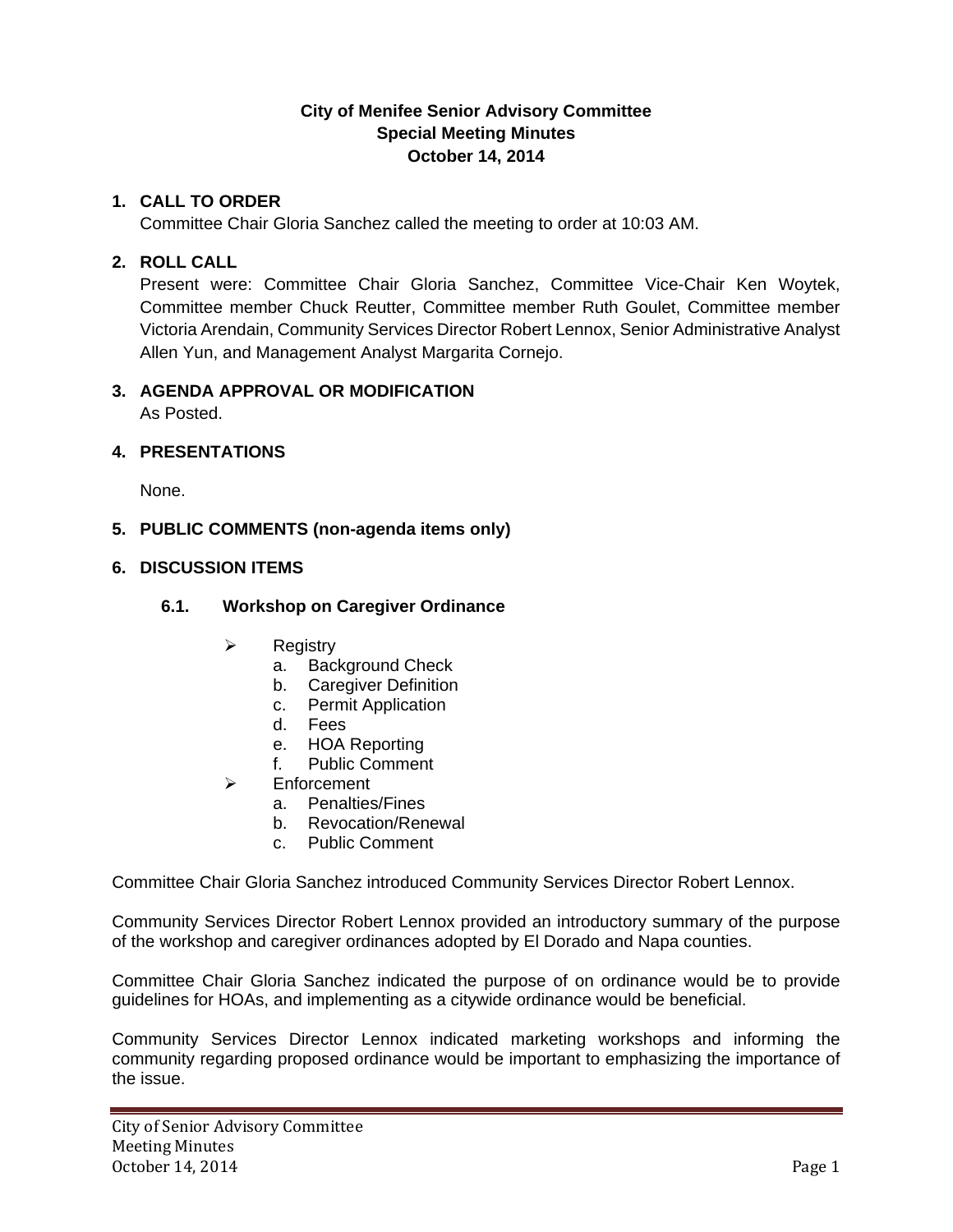Committee Vice-Chair Ken Woytek indicated the issue has universal applicability as it can affect people of all ages, such as disabled persons.

Committee member Ruth Goulet asked if the City has an occupancy ordinance.

Community Services Director Lennox indicated no the City does not presently have an occupancy ordinance.

Nan Miller – resident, stated she feels education is the most important item with respect to the issue, as there are duplication of efforts and it should be first up to the HOAs and individual persons to address these issues.

Paul Dziuban – with HomeInstead, stated he feels that with an ordinances there would be several ramifications to it. He understands both sides of the argument, and there are individuals who need help through the process. Caregiver companies provide oversight of caregivers, and is unsure where an ordinance would fit in.

Lynn Rowe- resident, indicated there is state home registry system and state rule 5111 governs HOAs. However, the issue with HOAs and young people living in senior communities is that HOAs don't truly have any enforcement capacity. Rule 5111 does not provide for enforcement ability, leaving HOAs to have to really look at their adopted rules and regulations.

Committee Chair Gloria Sanchez indicated all HOAs are under the Davis-Sterling Act, and can adopt additional rules and regulations. Perhaps it would be beneficial to have representation of all HOAs at workshops discussions.

Maggie Gamillo- with HomeInstead, provided example of HOA and community working together, where HomeInstead provided information on specific caregivers showing proactive efforts in monitoring caregivers.

Committee member Ruth Goulet asked if in the situation described community was a gated community.

Maggie Gamillo – with HomeInstead, confirmed it was a gated community. However, adjustments/modifications could be made for non-gated communities.

Laura Nunez-Westhoven – resident of Casa Murrieta community, indicated many seniors cannot afford HomeInstead, so often times many caregivers being used are not licensed or are also elderly. Also, feels education should be an emphasis to make senior residents more aware of issue.

Committee Chair Gloria Sanchez stated she also feels education is key to making efforts successful. All agencies and groups involved need to come together to identify what roles each is playing; need to educate senior population on all resources available.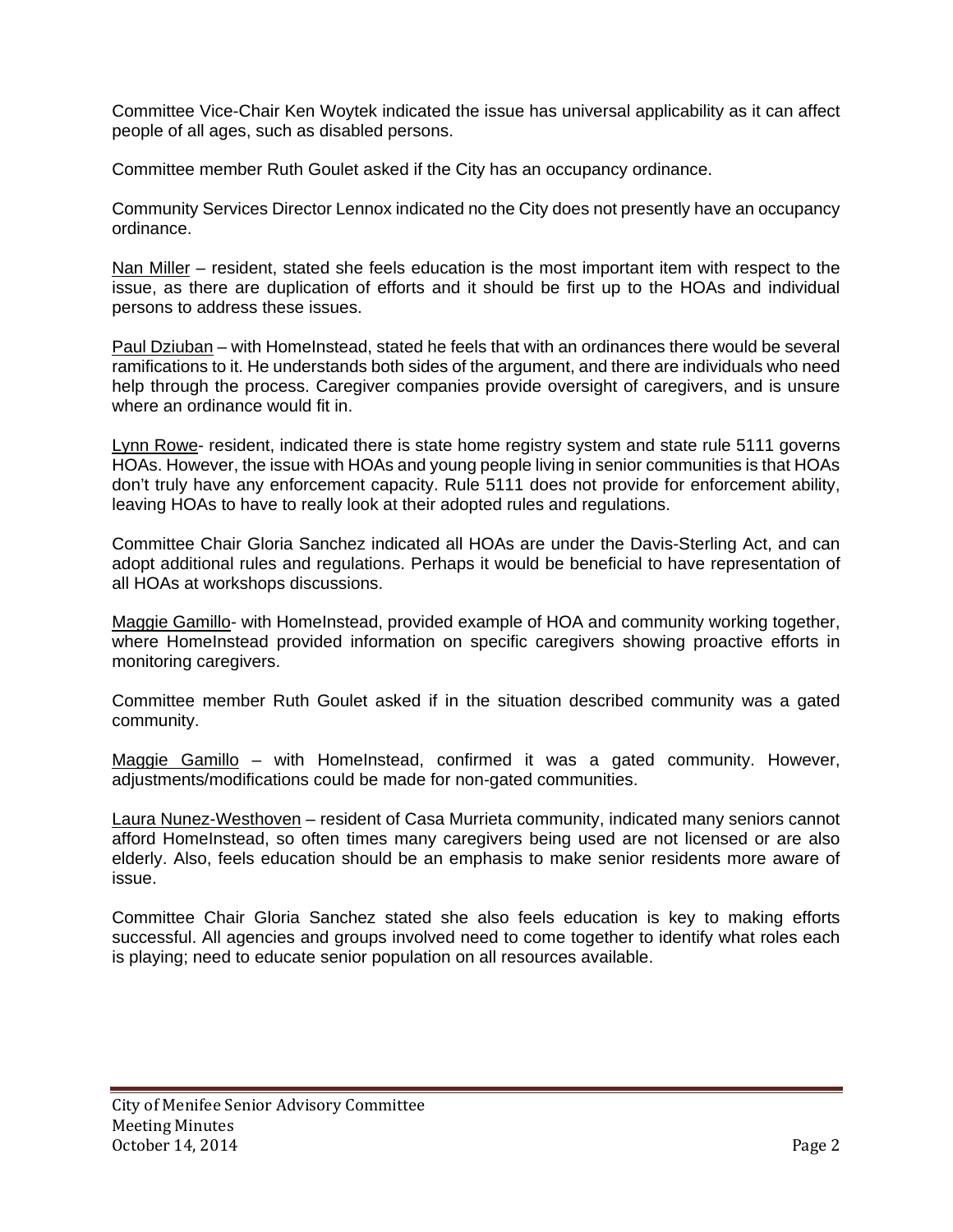Leslie Covey – Kay Ceniceros Senior Center Director, stated they receive constant requests for caregivers, and center staff has always had a concern about unlicensed caregivers. Senior center allows for reputable organizations/agencies provide information on services.

Grant Yoders – resident, concerned about passage of ordinance. With relation to manufactured/mobile home residences regulations there are caregiver rules, however, there are still things that are missed. Ultimately, the difficulty of passing an ordinance would be enforcement.

Community Services Director Lennox indicated that enforcement would be the key issue with many of the agencies. Most enforcement is reactionary and in case of caregiver ordinance it would be heavily reliant on reporting because things like elder abuse are not easily visible. Staff could meet with different HOAs in development of ordinance.

Lynn Rowe- resident, stated she would like to keep discussion open to HOA boards and community at-large.

Pat – resident, stated Boards often do not enforce rules, and speaking on behalf of Ms. Jackie Haas, who was unable to attend meeting, it is hard to get people to want to serve on HOA boards. Ultimately, residents may want to look into changing existing HOA boards.

Committee Chair Gloria Sanchez indicated the City cannot solve problems with the HOAs; that would be an issue that would have to be resolved by individual memberships.

Committee member Ruth Goulet stated she attended a meeting in Lake Elsinore with Assemblywoman Melissa Melendez and discussed incorporating enforcement into Davis-Sterling Act. If HOA members had a right to sue their HOA Board for failing to follow through with its fiduciary duty. Perhaps it would be beneficial for City met with HOAs.

Greg August – Councilmember and resident, stated he was disappointed SCCA did not attend the workshop. Also indicated it may be good to include medical community to provide insight on how to address caregivers. Perhaps having a central organization established to oversee issue would be a possible solution. Also indicated he does favor City involvement in discussion of issue.

Nan Miller - resident, stated that from her experience with non-profit and 501(c) organizations there are options for memberships to replace boards.

Committee Chair Gloria Sanchez indicated she could provide an organization in San Bernardino/Riverside County that may be help with issue. With respect to discussion of enforcement, it may be too early.

Community Services Director Lennox stated staff would recommend setting up a new meeting, maybe within two weeks timeframe, for discussion with HOAs.

Committee member Ruth Goulet indicated she feels many seniors will not attend City Hall or Senior Center for workshops; it is important to reach out to church pastors as many seniors communicate with pastors frequently.